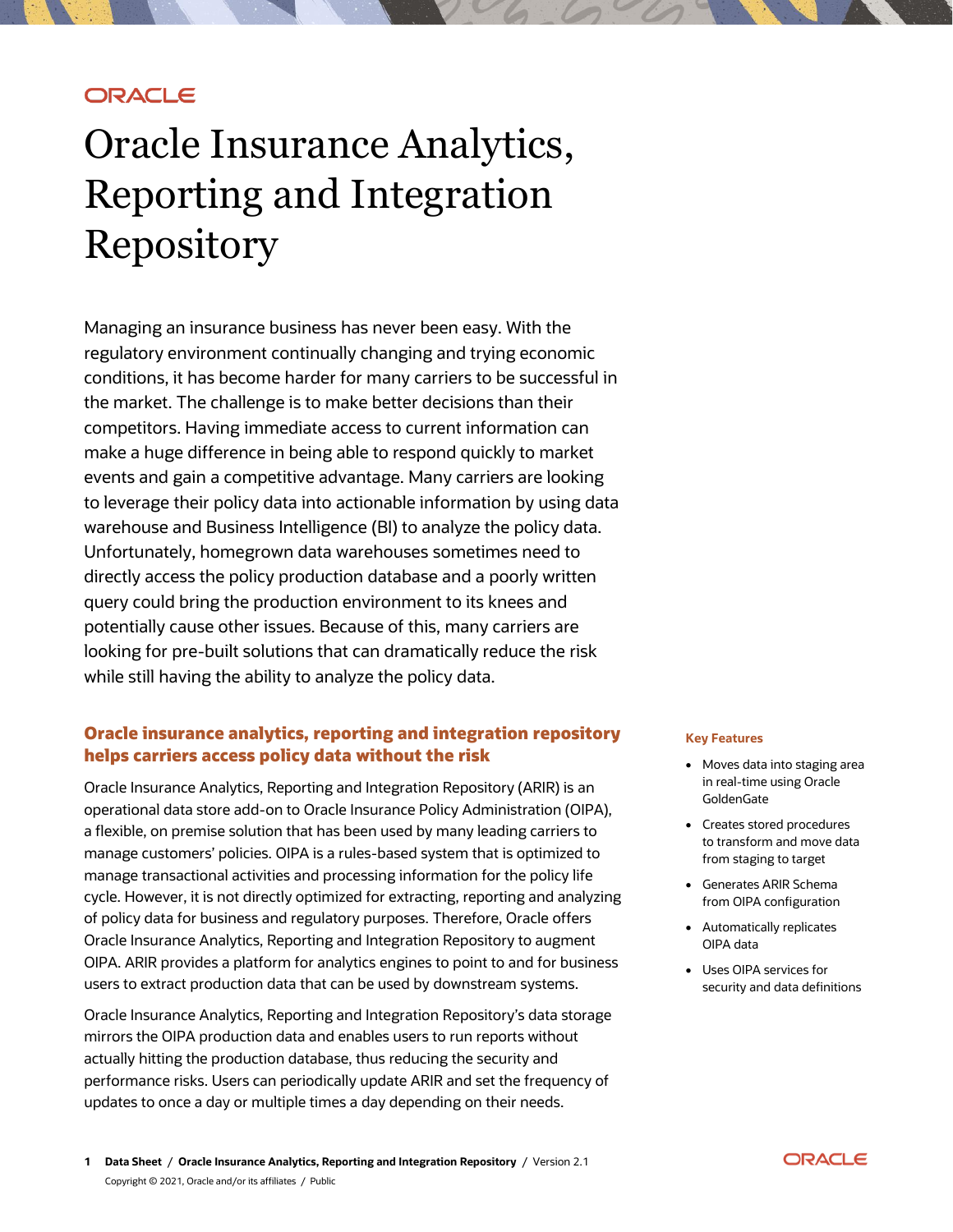

Figure 1. Oracle Insurance Analytics, Reporting and Integration Repository Process Flow

Setting up the Oracle Insurance Analytics, Reporting and Integration Repository is straight forward and requires little effort on the part of the customer. The ARIR schema is generated from OIPA configuration and the data is replicated automatically. Below is the high level process flow of setting up ARIR:

- User sets up the environment (i.e. database, users, Oracle GoldenGate, etc.)
- Initial DB copy (expdp, impdp)
- Oracle GoldenGate replicates data from OIPA database to Staging database
- ODS Utility:
	- Creates pivot views in Staging DB
	- Creates ARIR tables initial run
- Initial data inserts in ARIR tables
- Data insert/ update to maintain data integrity

## **Oracle insurance analytics, reporting and integration repository is optimized for performance**

The use of a data warehouse is typically the first step before carriers can start analyzing their policy data. Data is extracted periodically from multiple applications that support business processes. Once in data warehouse, the data is restructured, reformatted and supplemented with data from other sources. The resulting data warehouse becomes the main source of information for analysis and reporting. Unfortunately, since the generic data warehouse retrieves data from multiple applications, it is usually not optimized for all applications – it might be optimized for a single application and the others will play secondary roles. That means that during the implementation, carriers are forced to fit the data to whatever the model that primary data source uses. Additionally, when the source application has a new release, the carriers will need to update their schema and modify their internal data warehouse to accommodate this new release. So with generic data warehouses, maintenance becomes a hassle.

- Reduces the impact of integration and reporting on the OIPA transactional system
- Allows customer to seamlessly move with the new releases of OIPA
- Reduces OIPA data warehouse maintenance
- Faster ad-hoc query and improve reporting performance
- Reduces the risk of security and slow performance on the OIPA production system.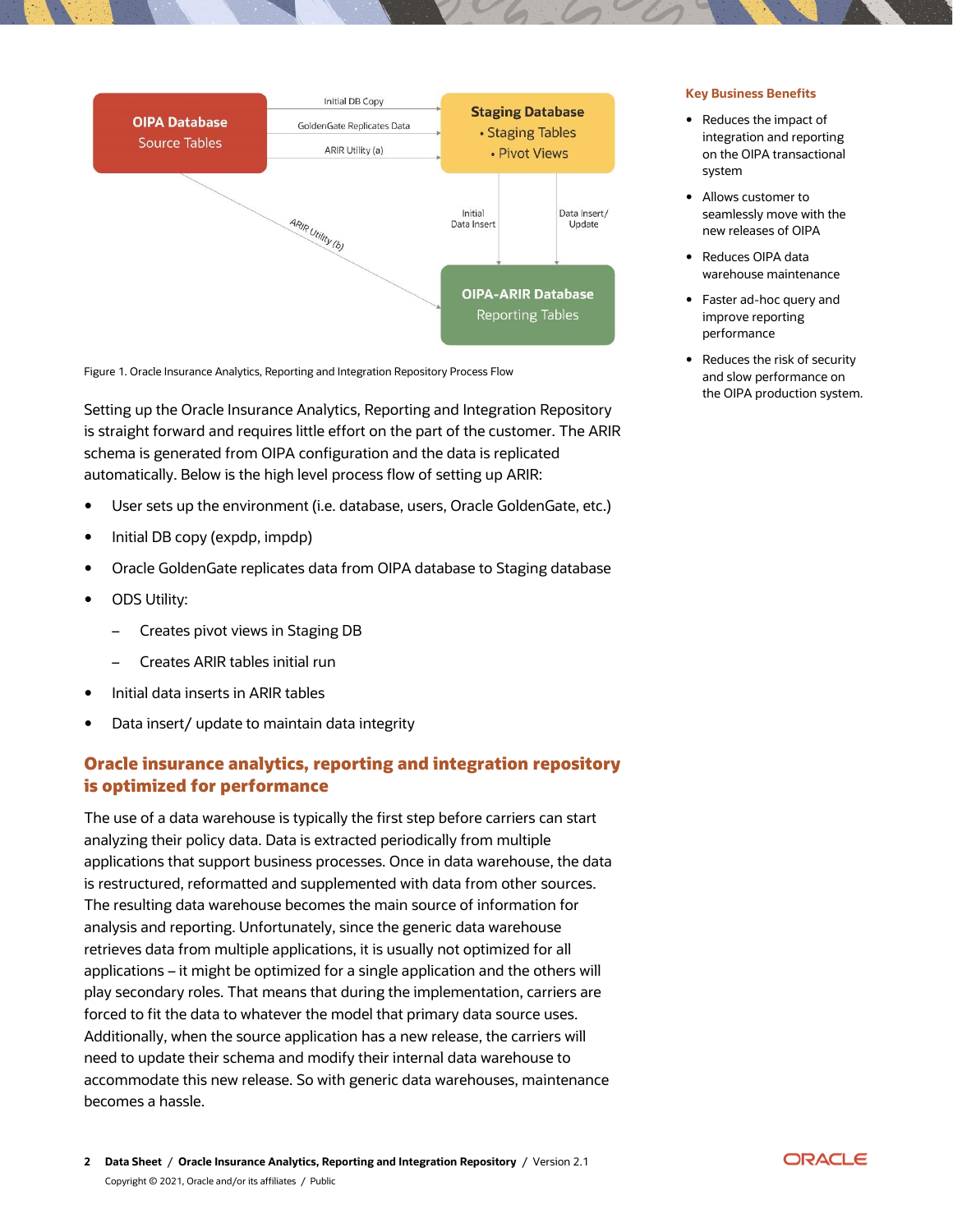Oracle Insurance Analytics, Reporting and Integration Repository, on the other hand, is optimized to work with Oracle Insurance Policy Administration. Oracle has inherent knowledge on how OIPA tables are structured and knowing which tables need to be flattened allows Oracle to optimized ARIR. The denormalized structure of ARIR allows users to get ad-hoc query data quickly and deliver fast reporting. Additionally, there is automatic update on upgrade. ARIR will read the new OIPA configuration data from the carrier's implementation and update the ARIR schema as necessary, allowing customer to seamlessly move with the new releases of OIPA.

Oracle Insurance Analytics, Reporting and Integration Repository also provides other features such as:

- Scripts to generate a database schema from the existing OIPA data records and rules – The scripts to build and update the schema are logged and saved and are available to users.
- View to display records of the ARIR schema creation and update actions The view includes number and names of ARIR tables created/updated as well as number of tables not created/data errors.
- View to display records added/updated to the ARIR database from OIPA The view includes number of records loaded into each table as well as number of records rejected/failed data errors.
- View to allow user to set the ARIR refresh frequency with data from the source database instance – Users can set up the scheduling down to minutes interval.
- Dashboard to show all run statistics such as: run type, run status and time stamp.

### **Summary**

Carriers need to be able to respond quickly to market events, and they depend on data warehouse and business intelligence to turn the massive amount of data from operational systems into actionable information. However, homegrown and generic data warehouses have their own limitation and are not optimized for a particular application such as OIPA. Oracle Insurance Analytics, Reporting and Integration Repository allows users to run analytics and extract policy data without the need to access the OIPA production data. It reduces the risk of security and performance while optimizing the access to policy data. ARIR provides a solid platform for carriers to analyze current and long-term trends, alert them with opportunities and problems, and become more agile in the market.

#### **Related Products**

- Oracle Insurance Policy Administration
- Oracle Insurance Data Foundation
- Oracle Insurance IFRS 17 Analyzer